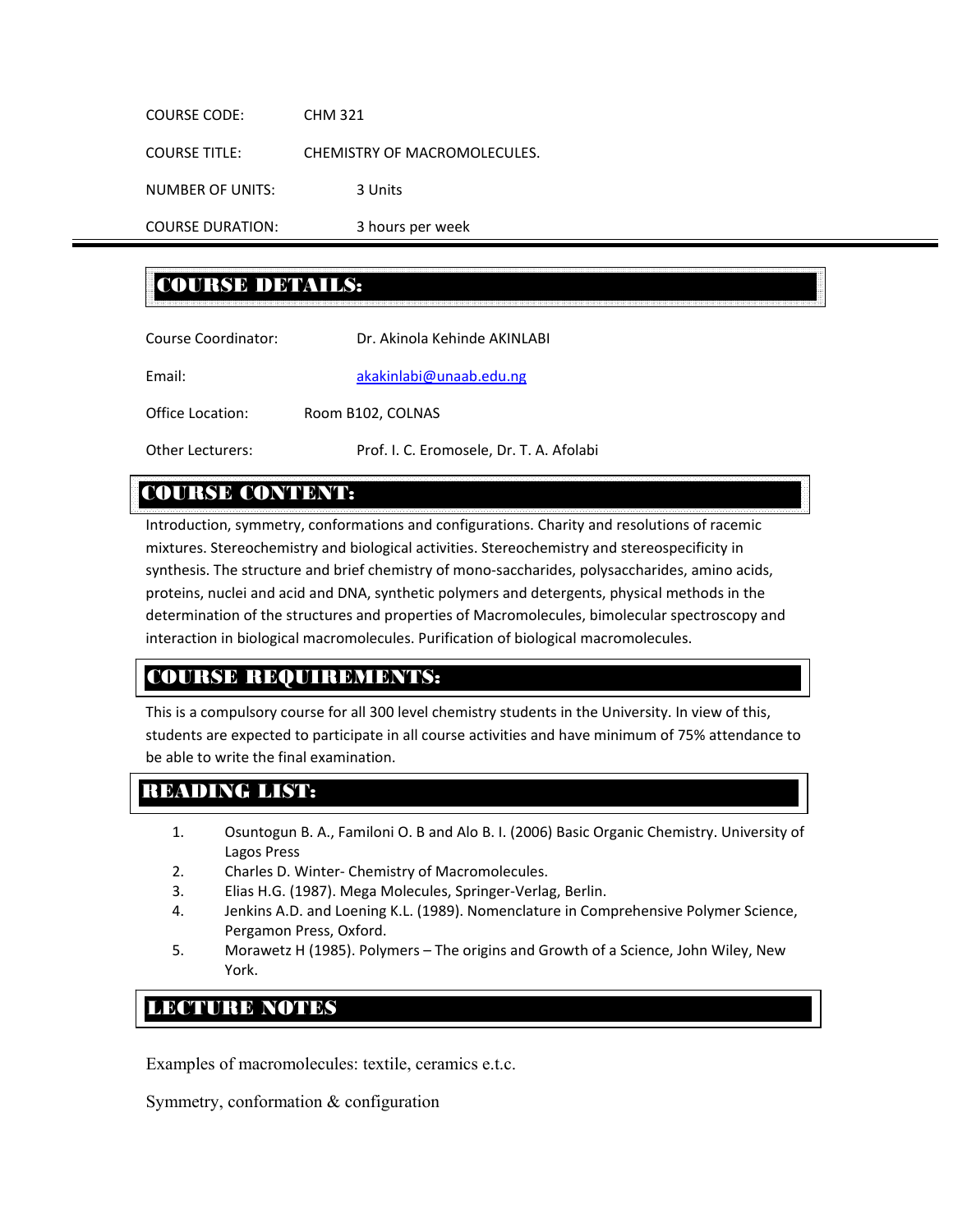Chirality & resolution of racemic mixtures

Stereo-selectivity & stereo specificity in synthesis

Chemistry of monodarride, polysaccharides, protein, amino acids, nucleic acid and DNA

Synthesis of polymer soap & detergents

Structure & properties of biological molecules.

#### **Stereoisomers**

When you look in a mirror, you see a reflection or mirror image of yourself. Suppose your mirror image becomes a 3-dimensional object; we could there ask that what is the relationship between you and your mirror image. By relationship, we mean "can your reflection be superposed on the original". The answer is that you and your mirror image are not super-posable.

If you have a ring on the idle finger of your right hand for example, your mirror image has the ring on the little finger on the left hand. Also if you part your hair on the right side, the part will be on the left side on the mirror image. This simply means that you and your reflection are different object. That is, you cannot super-pose one on each other.

Stereoisomers: have the same m.f and the same order of attachment of atom in their molecules but different 3-dimensional orientation of their atoms in space.

#### Enantiomers

These are stereoisomers that are non-superposable mirror images of each other. The significance of enantiomerism is that expect for inorganic and few simple organic compounds, the vast majority of molecules in the biological world show this type of isomerism. As an example of molecule that exhibit isomerism, let us consider two buthanol. Your attention will be focused on carbon-2 (c-2).

For stereoisomers to occur, the center carbon must be bonded to four different atoms..

(c-2) the carbon bearing the OH group (2-butanol). What makes this carbon different is that it has four different groups bonded to it. The most common cause of enantiomerism among organic compounds is a carbon with 4- different groups bonded to it.

 $CH<sub>3</sub>CHOHCH<sub>2</sub>CH<sub>3</sub>$ : The structural formula drawn does not show the shape of 2-butano; or the orientation of it atom in space to this, we must consider the molecule ass a 3 dimensional object. On the left is what we call the original molecule while on the right is the mirror image.

To the right is the mirror image of the original molecule. Every molecule and in fact every object in the world around us as a mirror image. The questions we now need to write is what is the relationship of the original 2-butanol and it mirror-image. To answer this question; you need to imagine that you can pick up the mirror image and move the mirror image in space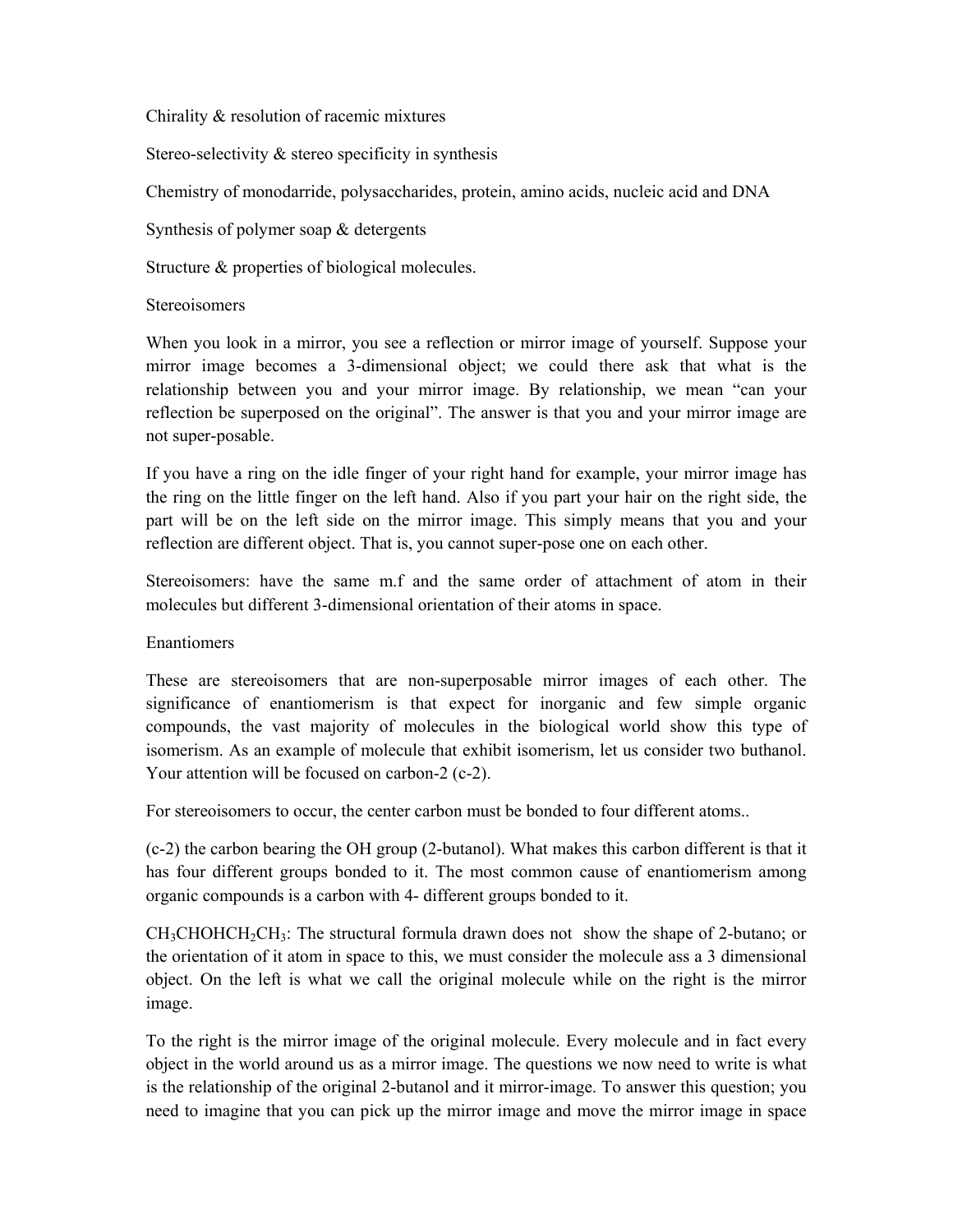and find that it fits over the original so that every bond, atom and detail of the mirror image exactly matches the bonds, atoms and details of the original the two are vsuper-posable.

In this case, the mirror image and the original represent the same molecule. They are only oriented differently in space. If however, no matter how you turn the mirror. Image in space it will not fit exactly on the original with every detail matching i.e. the atom, bond e.t.c then the two are non-super-posable meaning that they are different molecules.

Imagine you hold the mirror-image by the C-OH bond and rotate the bottom part of the molecule by  $180^0$  about this bond, the OH group retains it position in space but the CH<sub>3</sub> group which was to the right and in the plane of the paper is still in the plane of the paper but now to the left . similar, the  $CH_2CH_3$  group which was in front to the plane of the paper and to the left is now behind the plane of the paper and to the right.

Summarily, we can rotate the mirror-image of 2-butanol in space in any way we what but as long as no bond is broken or re-arranged.

Only 2 of the 4 groups bonded to carbon -2 of the mirror image can be made fto coincide with those of the original. Because 2-butanol and it mirror image are not superposable, they are enantiomers. Enantiomers always occurs in pairs.

Object that are not superposable on their mirror images are said to be chiral. Chirality is encountered in 3-dimensional object of all sort. Your left hand is chiral and so it your right hand.

The most common cause of enantiomerism in organic molecule is the presence of a carbon with four different group bonded to it. Let us examine the statement by considering a molecules of 2-propanol which has no such carbon.

In 2-propanol, carbon-2 (C-2) is bonded to 3-different groups but no carbon is bonded to 4 different groups. The questions we ask is; "is the mirror image of 2-propanol superposable on the original".

Answer: the mirror image of 2-propanol is superposable on it original image

In the diagram shown above, it is a 3-dimensional represent of 2-propanol with it mirror image. If we ask the question what is the relationship of the mirror image to the original if we rotate the mirror image by  $120^{\circ}$  about the C-OH and then compare it with the original, then we can see that all atoms and bond of the mirror image fix exactly on the original. This means that the original structure and it mirror image are infact the same molecule viewed from different perspective.

If an objective and it mirror image are superposable, then the object and it mirror image are the same meaning that the objective does not exhibit enantiomerism. i.e. such an objective is achiral. A achiral objective as at least one plane of symmetry. A achiral object as at least one plane of symmetry. A plane of symmetry is also called are mirror plane which is an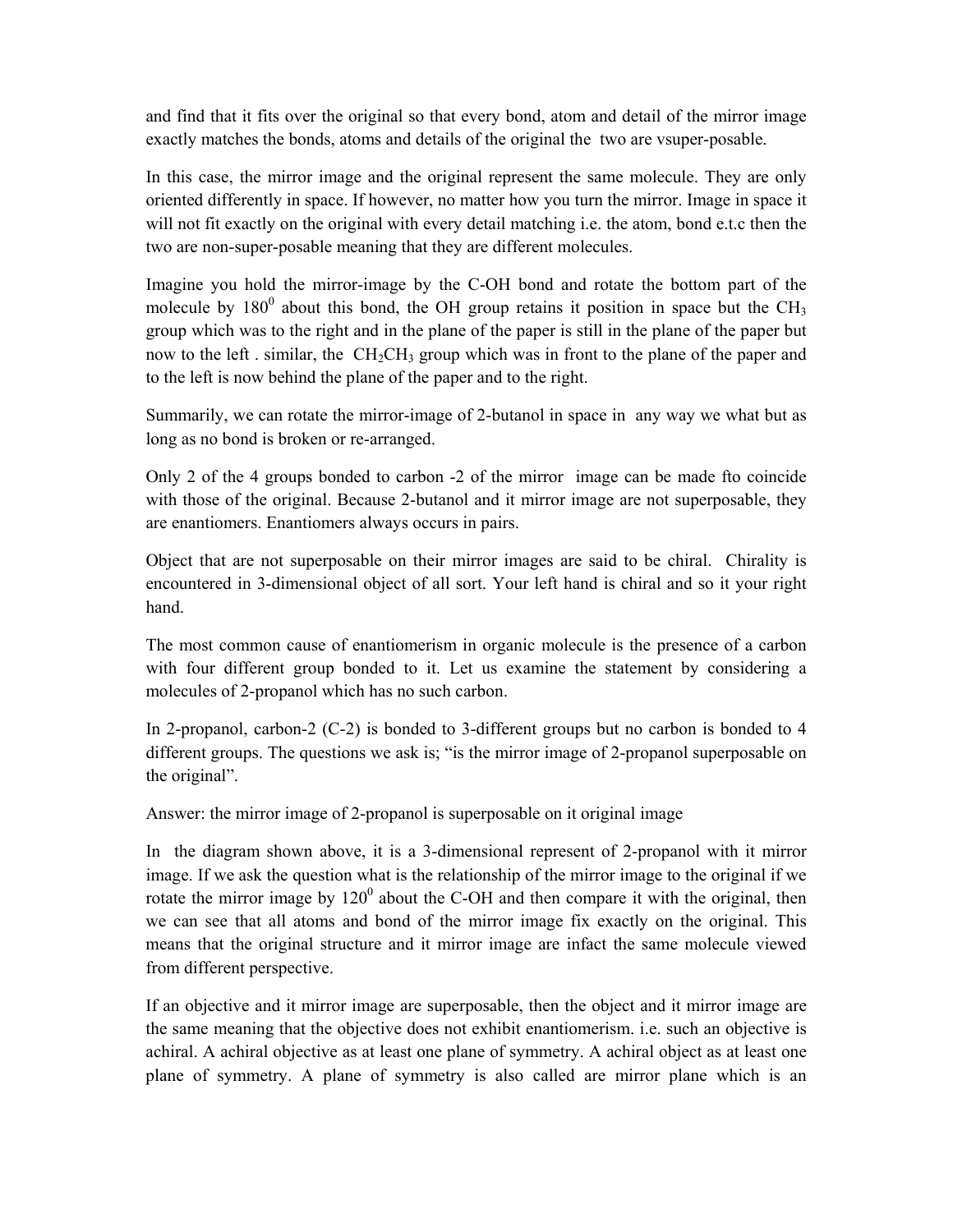imaginary plane passing through an object and dividing so that one part of the object is the reflection of the other half.

The most common cause of chirality in organic molecule is a tetrahedral carbon atom with 4 groups bonded with it. We call such a carbon atom a stereo-center. 2 – butanol as one stereocenter whereas 2-propanol as non. Another example of a molecule with a stereo-center is 2 hydroxy propanioc acid commonly known as lactic acid. Lactic acid is a product of anaerobic glycolysis and it what gives sour cream/sour taste.

Drawing of enantiomers

We now need to think on how to represent the three dimensioner structure on a 2-dimensional page. Let us consider 2-butanol as an example.

Review structure to show the tetrahedral geometry of 2-butallol and its stereo center. In structure (1), two groups are in the plance of the paper. One is coming out of the plane towards us and is behind the plane i.e. away from us.

Instructure (1), if you turn it slightly in space and tip it a bit to place the carbon framework in the plane of the paper. Doing this will give us a representation with structure (2) in which we still have 2 groups in the plane of the paper i.e. one coming towards us and one going away from us.

For an abbrevative representation of this structure (2), we can turn it into a line angle formula and that gives us structure (3). Although we don't normally show hydrogen in the line angle formula. We do it in (3) just to remind course increase that the  $4<sup>th</sup>$  group of this stereo-center is really there and it is hydrogen. Finally we can carry the abbreviation a step further and write 2-butanol as structure (4). Here in structure (4), we have omitted hydrogen from the stereocentre because we know it is there since carbon needs for groups.

Clearly, the abbreviated structure (3) and (9) are the easiest to write. For the purpose of stereo-isomerism we are going to be using structure (3) and (4).

Assignment: read on naming in stereoisomerism clockwise- R,S – anticlockwise.

The cahn-ingold- prelog R-S Notational system

This system was devised in the E- system which was used to distinguished between E stereoisomers of alkenes where substituents are ranked by atomic number.

The system was introduced by R.S.Cahn, Sir Christopher ingold, and Vladimir Prelog. Actually, Cahn, Ingold and Prelog first developed their ranking system to deal with the problem of the absolute confuration at a chirality center, and this is the system's major application.

The table below shows how the system called the sequence rules, is used to specify the absolute configuration at the chirality center m (+)-2-butanol.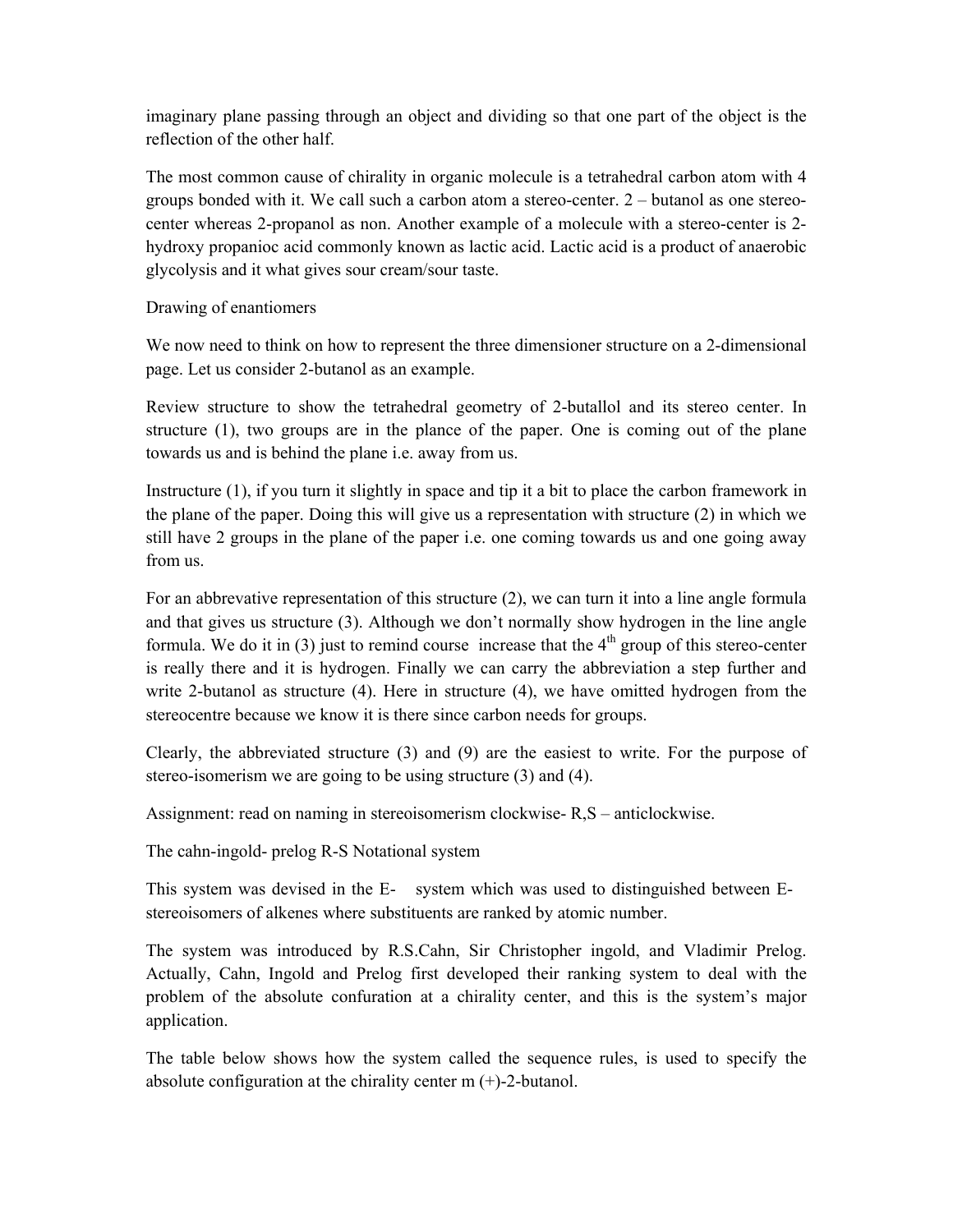| 1. Identify the substituents at the<br>chirality center, and rank then in<br>order of decreasing precedence.<br>Precedence is determined by atomic<br>number. Working outward from the<br>point of attachment and the chirality<br>center.                                                                                                     | In order of increasing precedence, the for<br>substitutes attached to the chirality center of<br>2-butanol are;<br>$HO \rightarrow CH_3CH_2 \rightarrow CH_3 \rightarrow H$<br>(highest)<br>(lowest) |
|------------------------------------------------------------------------------------------------------------------------------------------------------------------------------------------------------------------------------------------------------------------------------------------------------------------------------------------------|------------------------------------------------------------------------------------------------------------------------------------------------------------------------------------------------------|
| 2. Orient the molecule so that the lowest<br>ranked substituents points. Away<br>from you                                                                                                                                                                                                                                                      | Hydrogen is the lowest ranked atom attached<br>to the chirality center and points. Away from<br>us.                                                                                                  |
| 3. Draw the 3 highest substituents as<br>they appear to you when the molecule<br>is oriented so that the lowest ranked<br>group points away from you.                                                                                                                                                                                          |                                                                                                                                                                                                      |
| 4. If the order of decreasing precedence<br>of the 3 highest ranked substitents<br>appears in a clockwise sence, the<br>absolute configuration is R (latin:<br>rectus, "right", "correct"). If the order<br>decreasing<br>precedence<br>of<br>is<br>counterclockwise,<br>the<br>absolute<br>configuration is S (latin sinister,<br>" $left"$ ) | The order of increasing precedence is<br>counterclockwise. The configuration at the<br>durality center is S.                                                                                         |
| $Q_{\text{tan}}$ the $D_{\text{ext}}$ configuration and the sign of restation                                                                                                                                                                                                                                                                  | incorporated into the name of the                                                                                                                                                                    |

Often, the R or S configuration and the sign of rotation are incorporated into the name of the compound, as in  $(R) - (-) -2$ -butanol and  $(S) - (+) -2$ - butanol.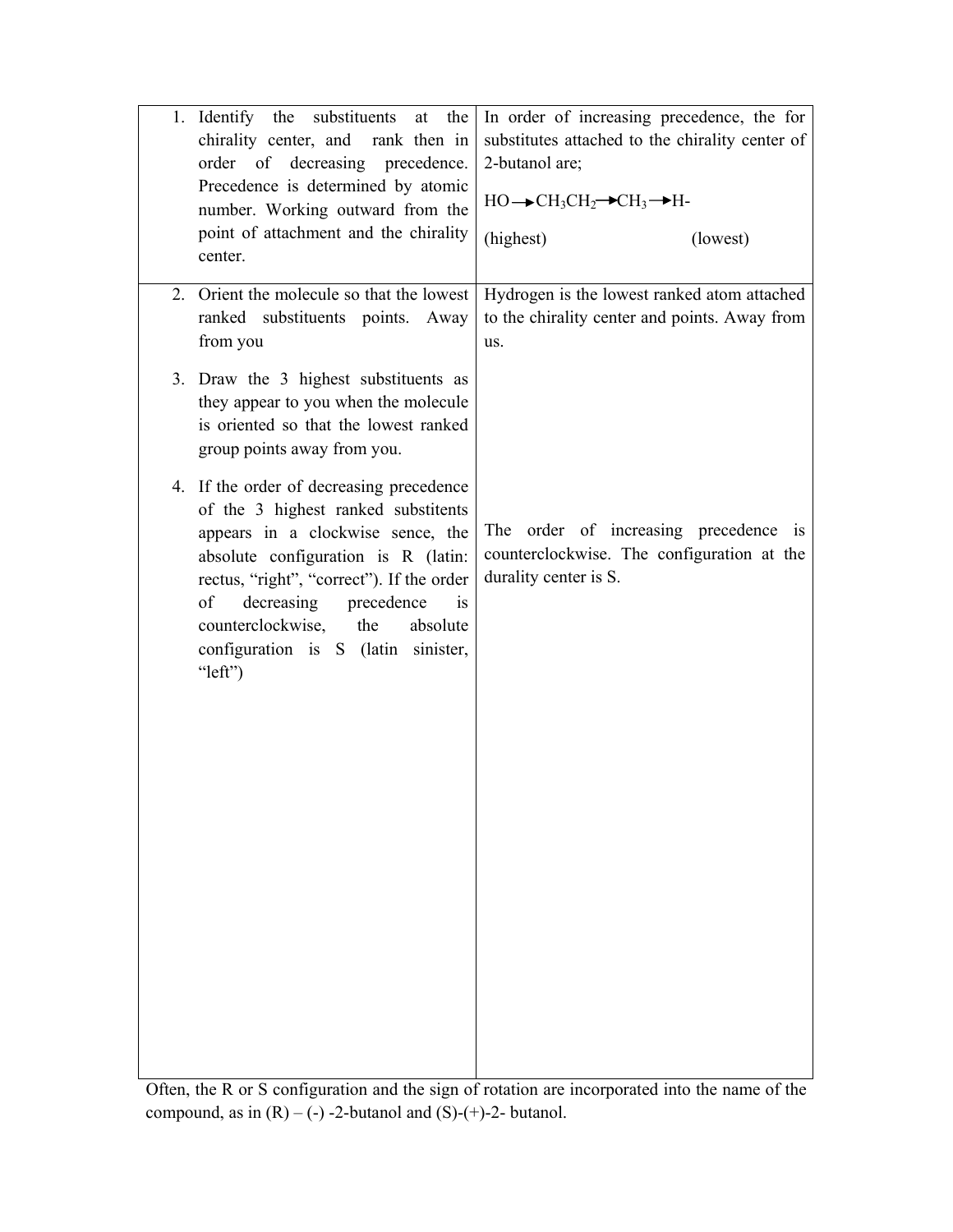Compounds in which chirality center is part of a ring are handled in an analogous fashion. To determine, for example, for example, whether the configuration of (+)-4-methyl-cyclohexene is R or S, treat the right and left hand around the ring as if they were independent substituents.

With the lowest ranked group (hydrogen) directed away from us, we see that the order of increasing sequence rule precedence is clockwise. The absolute is R.

Carbohydrates.

They are the most abundant organic compounds in the plant world. The act as store houses of chemical energy (glucose, starch, glycogen) and of component of supportive structures in plant (cellulose). Carbohydrates accounts for  $\approx 3$ . 4<sup>th</sup> of the dry wet of plants. Animals including humans get their carbohydrates by eating plants but do not store much of what they consume. In fact, less than 1% of the body weight of animals is made up of carbohydrates. The word carbohydrates means (hydrate of carbon) and derived from the formular  $Cn(H_2O)m$ where  $n = m$  at times.

Two examples of carbohydrates that can be written alternatively as hydrate of carbon are

- 1. Glucose (blood sugar) with formula  $C_6H_{12}O_6$  and can be written as  $C_6$  (H<sub>2</sub>O)<sub>6</sub>
- 2. Sucrose (table sugar) with formula  $C_{12}H_{22}O_4$  and can be written as  $C_{12}(H_2O)$

Not all carbohydrates have this general formular because some contain few  $O_2$ , many and some even contain nitrogen.

Most carbohydrate are poly hydroxyaldehyde or polyhydroxy ketone or compounds that yields them after hydrolysis. i.e. the chemistry of carbonhydrates is essentially chemistry hydroxyl and carbonyl groups.

#### Monosaccahrides

They have the general formaula CnH<sub>2</sub>nOn. With one of the carbon atoms being a carbonyl of either a aldehyde and ketone. The most common monosaccharides having from 3-9 carbon atoms. The simplest form of monosaccharides is triosc  $(C_3H_6O_3)$  with structural formula

The suffix "-ose" indicate that the molecule is a monosaccharide (carbohydrate) and the prefix tri, tetra, penta e.t.c. indicates number of carbon atoms in the chain. Monosaccharide contain an aldehyde are termed "Aldose". While those containing kentone group are termed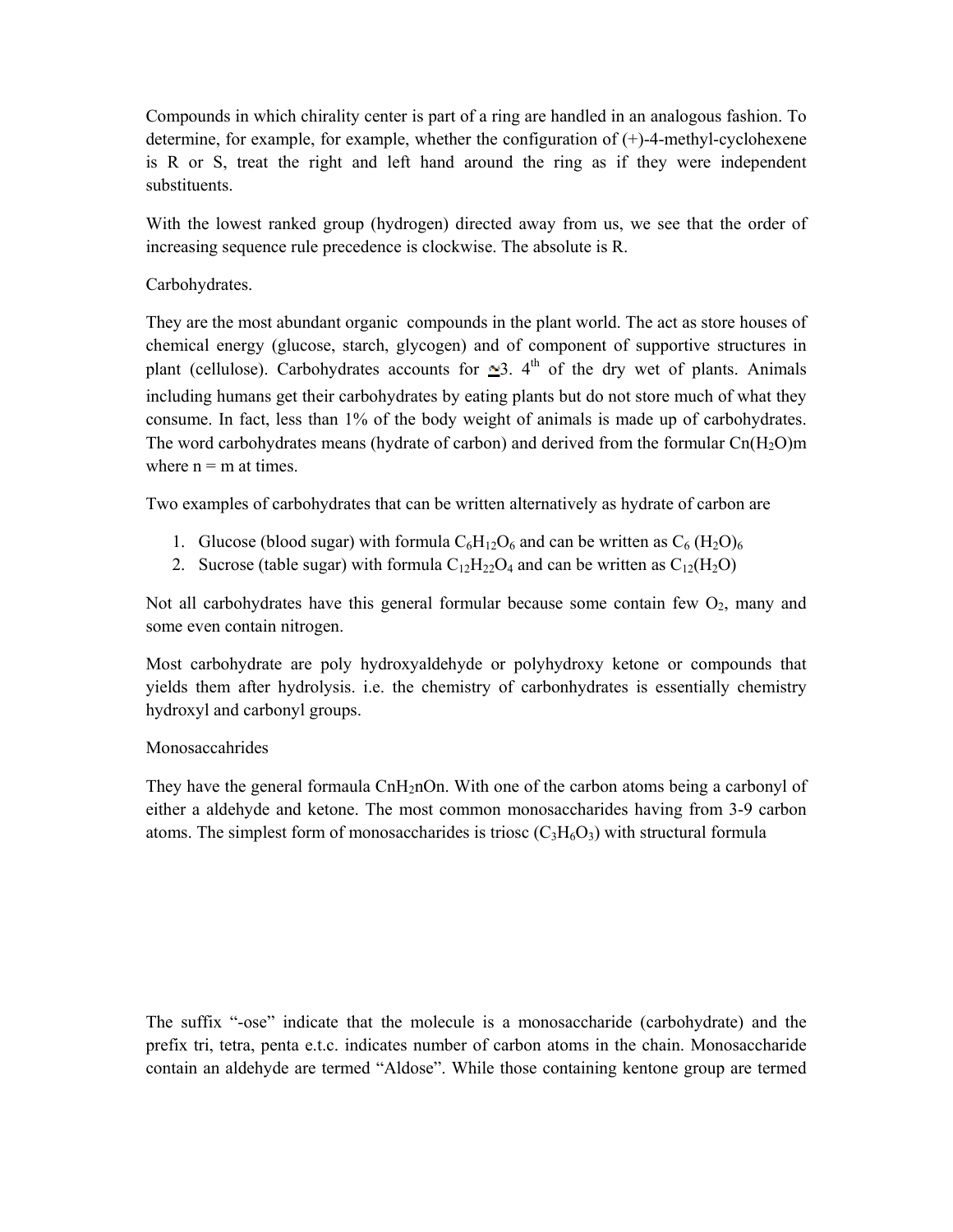"ketoses". There are only, two triose's. the first one is glyceraldehydes / aldo-triose while the second one is called dihydroxy acetone and it is a ketriose.

Often the designation aldo and ketrio are omitted and the molecules are simply referred to as triose, pentose, octose e.t.c.

#### Stereoisomerism

In, aldo-triose the stereo-carbon possess for different substituents and is therefore nonsupersable and the same applies to dihydroxy acetone.

## Fishser projection formula

Chemist commonly use two dimensional representation called fisher projection to show the structure of carbohydrate. To draw a fisher projection, draw a 3-dimensional representation with the most oxidized carbon atoms toward the top and molecule oriented so that the vertical bonds from the stereocenter away from you and the horizontal bonds are directed towards you.

#### D & L monosaccharides

The R&S naming system as being widely accepted as standard for designating the configuration of stereo-centers. We still designate the configuration of carbohydrate by D&L system proposed by Fischer in 1891. He assign the dextropotatory & levorotatory enantiomers of glyceldehyde by following the configuration & naming them Dglycelaldehyde & L-glycelaldehysde.

D&L glycelaldehyde serves as reference point for the assignment of relative configuration to other aldoses and ketoses. The reference point is the stereo-centre farest from the carbonyl group. Because this stereo-center is the next to the last carbon atom in the chain, it is called penultimate.

Almost all monosaccharides in the biological world belong to the D-series and majority of them are either hexose's or pentose's

#### Names & structure of Aldo: triose's pentose's & hexose's.

#### Amino sugars

Amino sugars contain an "NH<sub>2</sub> group in place of an "OH" group. Only 3 amino sugars are common in nature. They are D-glucosamine, D-manosamine & D-galactosamine. N –acetyl. D-glucosamine is a derivative of D-glucosamine  $\&$  is a component of many polysaccharides including connecting tissue such as cartilage. It is a component of chic

In which is the hard shell-like exoskeleton of lobsters, craps, shrimps and other shell fish.

Several other amino-sugars are components of naturally occurring anti-bodies.

Physical properties of monosaccharides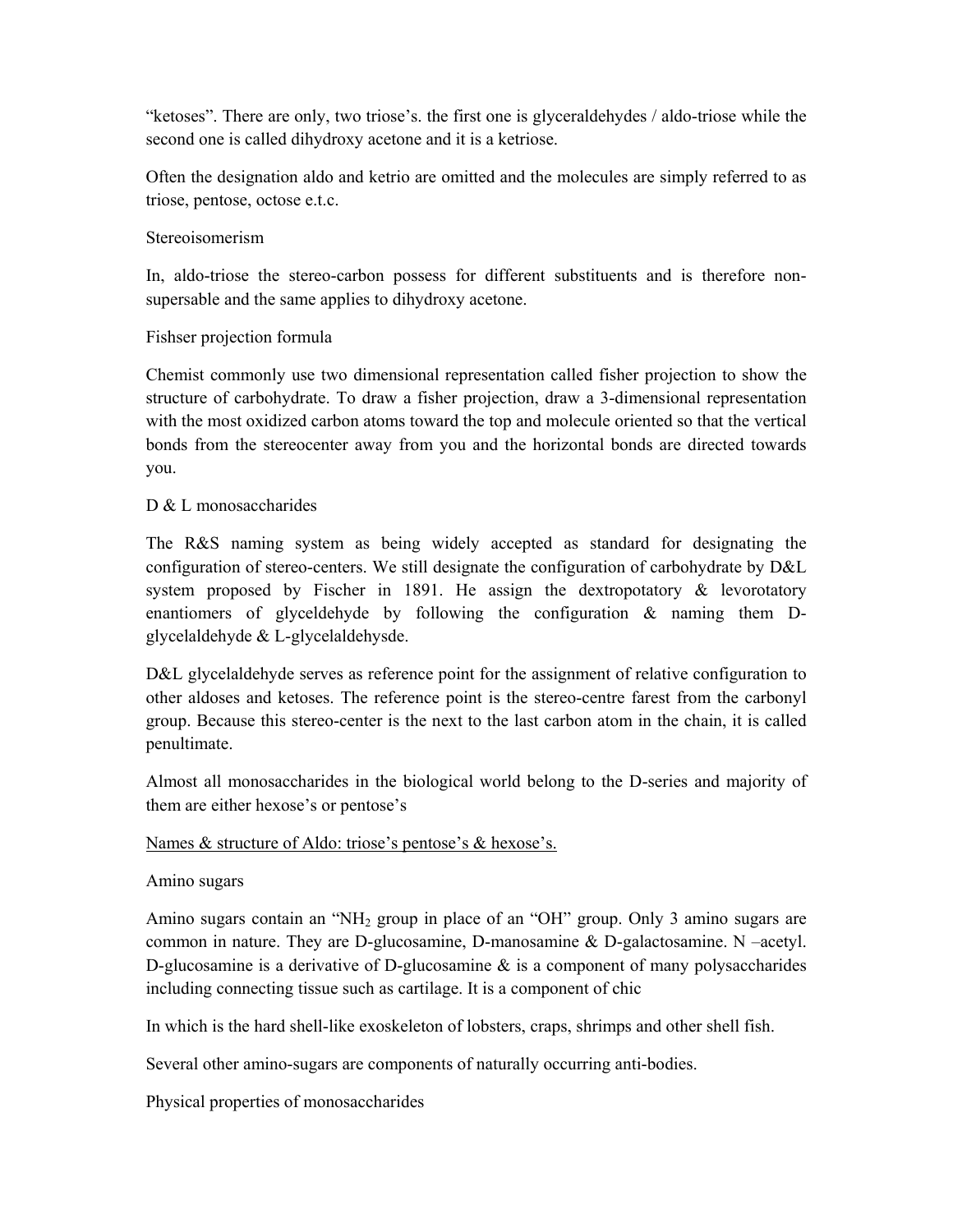- 1. They are colourless crystalline solids. Because hydrogen bonding is possible between their polar OH group  $\&$  H<sub>2</sub>O, all monosaccharides are very soluble in H<sub>2</sub>O.
- 2. They are slightly soluble in ethanol & insoluble in non-polar solvents e.g diethyl ether, dichloromethane & benzene.

## Cyclic structure of monosaccharides

We know that aldehydes & ketone reactions are alcohol to form hemiacetals. Cyclic hemiacetals are readily formed when hydroxyl and carbonyl group interact to form 5 or 6 membered ring, e.g. 4-hydroxy pentanal formed a five membered cyclic hemiacetal. Note that a second stereocenter is generated at carbone one as a result of hemiacetal formation.

## Haworth protection

A common way of representing the cyclic structure of monosacchide is the Haworth projection named after the English chemist: Sir Watter Haworth in 1937 Nobel Lawretha in Haworth projection; a 5 or 6 membered cyclic hemiacetal is represented as a planar pentagon or hexagon respectively. Groups bonded to the carbon of the ring are either draw to lie above or below the plance of the ring. The new stereocenter created in forming the cyclic structure is called the "Anomeric carbon". Stereo-isomers that differ in configuration only at the anomeric carbon are called Anomers.

In aldose, the anomeric carbon is carbon one. In D-fructose,  $\&$  Ketose, the anomeric carbon is carbon 2. Note that groups on the right handside of fisher projection are writtrn pointing down in Haworth projection. Groups on the left in fisher projection are written pointing up in the Haworth.

For a D-monosaccharide, determiner CH<sub>2</sub>OH points up in the Haworth projection. The configuration of the anomeric –OH group is the Harworth projection. The configuration of the anomeric –OH group is relative to determiner CH<sub>2</sub>OH group. If the anomeric OH group is on the same side as determiner CH<sub>2</sub>OH, its configuration is called  $\beta$ . If the anomeric OH group is on the opposite side, the configuration is called  $\infty$ .

Six membered hemiacetal ring is denoted as pyranand a five membered hemiacetal is denoted as furan.

The terms furanose  $\&$  pyranose are used because monosaccharide 5 $\&$ 6 membered ring corresponond to the heterocyclic compound pyranal furan

The  $\propto \&\beta$  forms of glucose are 6 member cyclic hemiacetals. They are named  $\propto$ -D-Glucopyranose & β-D-glucopyranose.

Hint: Aldopentoses also formed cyclic hcmiacetal. The most prevalent form of aldopentoses in biological world are furanose. The cyclic structure of furanose is as follows:

Conformation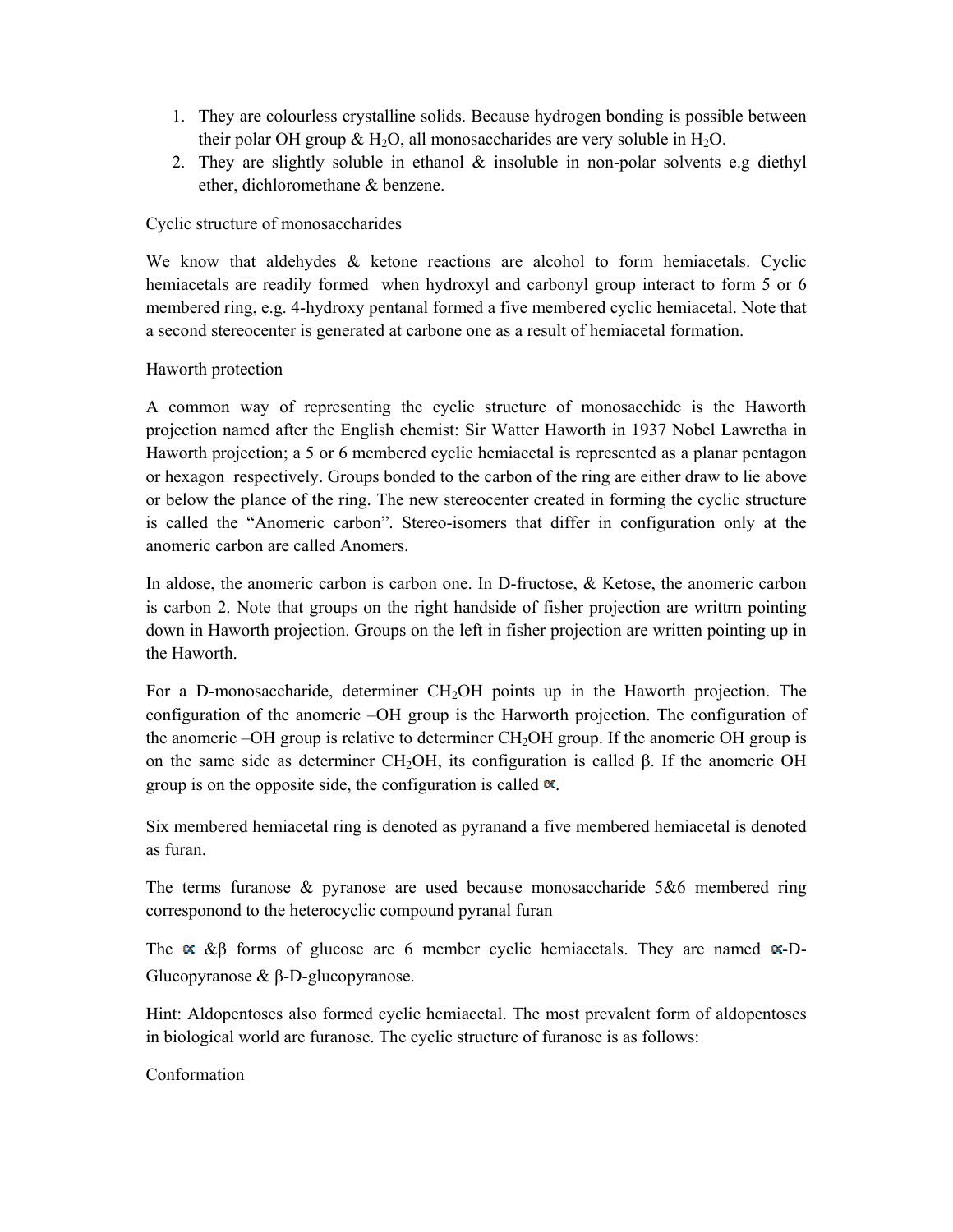The 5-memberd ring is so dose to being planar that Haworth projections are adequate to represent furanoses. For pyranoses, the six membered ring are more adequately represented as a chair conformation on with strain is a minimum.

## Muta rotation

This is the change in specific rotation that accompanies the interconversion of  $\propto \& \beta$  anomers in aqueous solution. For examples, a solution prepared by dissolving crystalline  $\infty$ -Dglucopyranose in H<sub>2</sub>O shows an initial rotation of  $+ 112<sup>0</sup>$  with gradually increases to an equilibrium value of  $+52.7^{\circ}$  as  $\alpha$ -D-glucopyranose reaches an equilibrium with β-Dglucopyranose. A solution of β-D-glucopyranose also undergoes muta rotation during with the rotation angles from an initial values of 18.7<sup>0</sup> to the same equilibrium value of 52.7<sup>0</sup>

The equilibrium mixture consists of 64% β-D-glucopyranose with 0.03% traces of open chain form. Muta rotation is common to all carbohydrates that exist in hemiacetyl form.

## Reactions of monosaccharides

We are going to talk about reaction of monosacc with alcohol, reducing agent  $\&$  oxidizing agent.

## Formation of glycosides

Treating aldehyde or ketone with one molecule of alcohol yield a hemiacetal  $\&$  treating with a molecule of alcohol yields an acetyl.

Treating all forms of monosaccharides that exist in a cyclic hemiacetal with alcohol will give an acetyl. For example, β-D-glycopyranose.

A cyclic acetyl derived from a monosaccharides is called glycoside  $\&$  the bond from anomeric carbon to O-R group is called a glycocylic bond. Muta-rotation is not possible in glycoside because unlike in hemiacetylacetal an acetyl is no longer on equilibrium with the open chain carbonyl, containing compound in neutral or alkaline solution. Glycosides are stable in H<sub>2</sub>O & aqueous base but undergo hydrolysis in aqueous acid to an alcohol & a monosaccharide.

We name glycosides by listing the alkyl or aryl bonded to  $O<sub>2</sub>$  followed the name of the carbohydrate involved in which ending 'e' is replaced by 'ide'. For example, glycosides derived from β-D-glucopyranose are named as β-D-glucopyranosides. Those derived from β-D-glucofuranose are named as β-D-glucofuranoside Hydrolysis of Glycoside will give hemiacetyl of Alkanol.

Reduction of monosaccharides to Alditols

The carbonyl group of monosaccharides is reduce to hydroxyl group using reducing agents with NaBH<sub>4</sub>. Reduction product is Alditols. Reduction of D-glucose gives D-glucitol / Dsorbitol.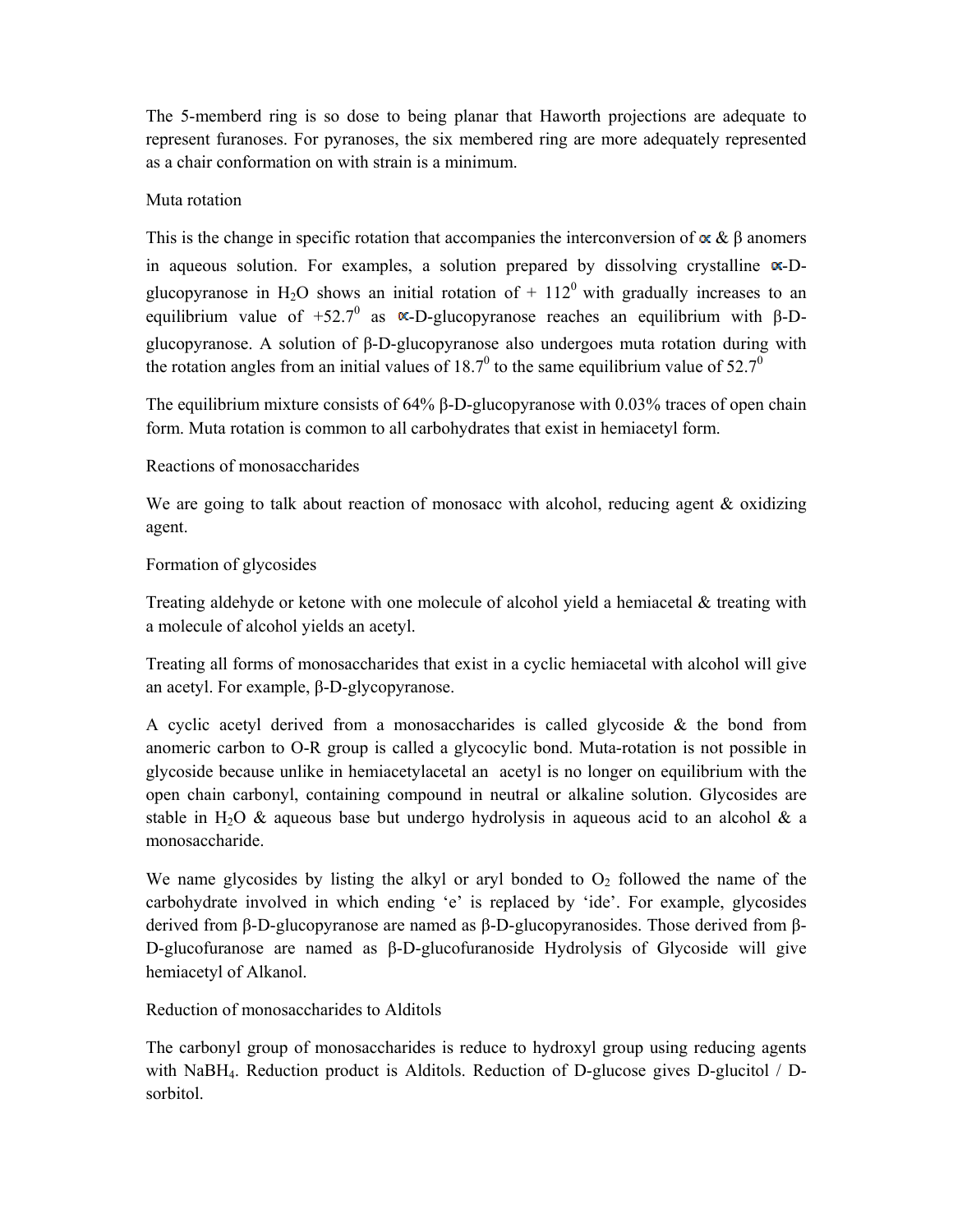Name alditols by replacing 'ose' with 'itol' sorbitol is found in plants, berries, apples, e.t.c. 60% sweet as sucrose (table sugar) to make candies and sugar substances for diabetes. Other Albitols are:

Xylitol is used as sweeting agents in chewing gum, candies and sweet cereal.

Monosaccharide oxidation to aldonic acid

Some agent including  $O_2$  will oxidize aldehyde to carboxylic acids. Under basic conditions, the aldehyde group of an aldose can be oxidized to a carboxylate group. D-glucose for example, will be oxidized to D-gluconate.

Any carbohydrate that react with any oxidizing agent to form an aldonic acid is classified as a reducing sugar.

Oxidation to uronic acids

Enzyme catalysed oxidation of I<sup>o</sup> alcohol at C-6 of a hexose will yield "uronic acid'. Enzyme catalysed oxidation of D-glucose for example will yield D-gluconic acid

D-glucuronic acid is widely distributed in both plants and animals. In humans, it is an important component of the acidic polysaccharides of connective tissues. The body also uses it to detoxify foreign phenols and alcohols. In the liver, this compounds are converted to glycocides of glucoronic acid to be excreted in the urine.

Assignment: testing for blood sugar, vit. c (ascorbic acid)

Disaccharides and oligosaccharides

Most carbohydrate in nature contain more than one monosaccharide unit. Those which contain two units are called disaccharides, 3 units; trisaccharides and so on. The more general term oligosaccharides is often used for carbohydrates that contain from 6-10 monosaccharides units. Carbohydrates containing large number of monosaccharide units are called polysaccharides. In a disaccharides, 2 monosaccharide units are jointed by a glucosidic bond between the anomeric carbon of 1 unit and hydroxyl of the other. Sucrose, maltose and lactose are 3 important disaccharides.

#### Sucrose

This the table sugar and is the most abundant disaccharide in the biological world. It is obtained principally from the juice of cane sugar and sugar beets. In sucrose, C-I of  $\alpha$ -Dglucopyranose bond to C-2 of D-fructopuranose by an  $\alpha$  - 1, 2 – glycosidic bonds.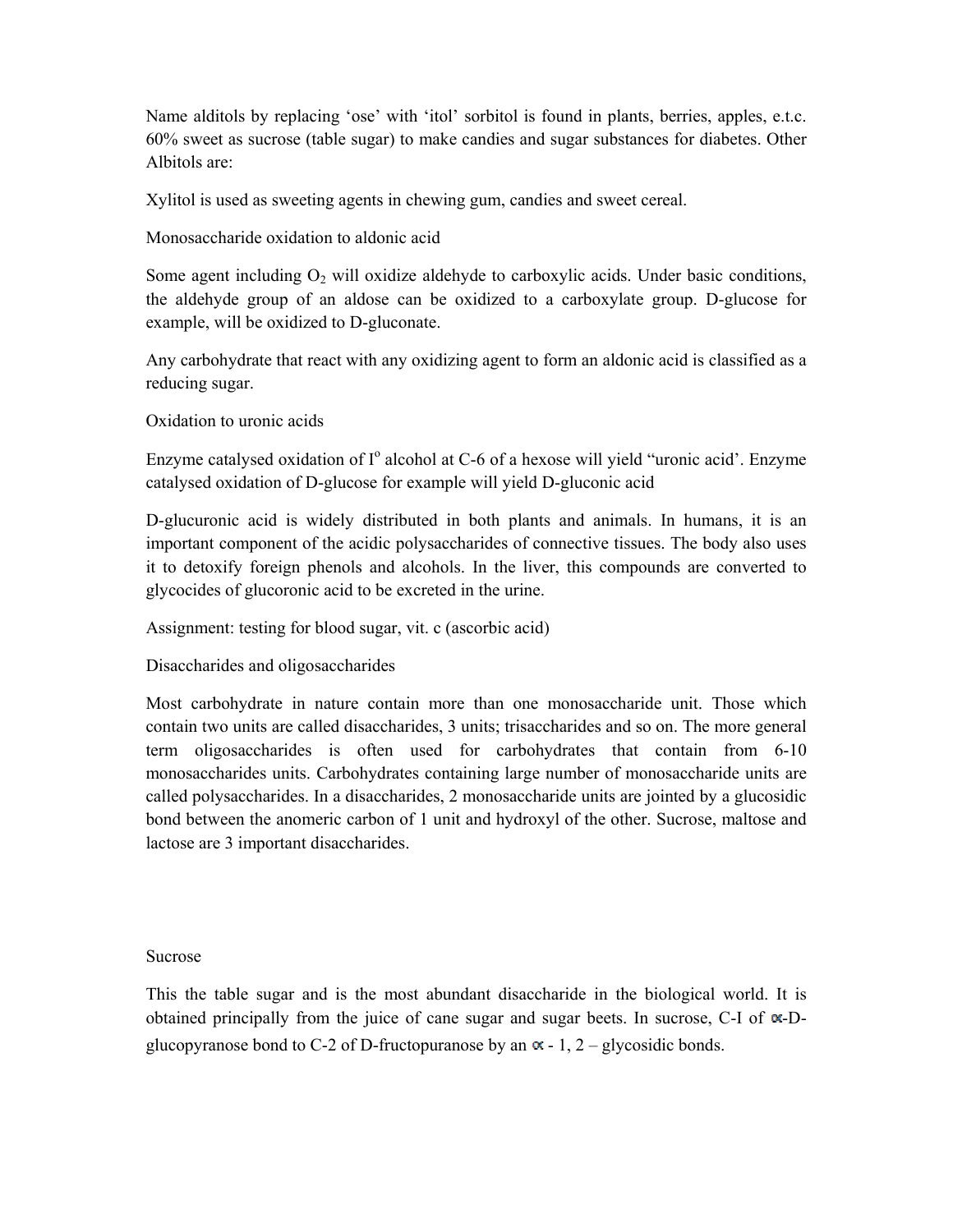Because the anomeric carbons of both the glucopyranose and fructofuranose units are involved in formation of glycosidic bond. Neither monosaccharides units is in  $\longrightarrow$  which is open chain form thus, making sucrose to be a non-reducing sugar.

#### Lactose

This is found in milk. It accounts for 5-8% of human milk and 4-6% of cows milk. This disaccharide consist of D-galactopyranose bonded by a β 1,4 glycosidic bond to C-4 of Dglucopyranose.

Lactose is a reducing sugar because the cyclic hemiacetal of D-glucopyranose is in  $\longrightarrow$ which his open chain form and can be oxidized to carboxyl group.

#### Maltose

It derives its name from its presense in malt. Maltose obtained from hydrolysis of starch. It consist of 2 units of D-glucopyranose joined by a glycosidic bind between C-I (the anomeric carbon of 1 unit) and C-4 of the other units.

Starch is broken-down into maltose by an enzymes in saliva called  $\propto$  1.4 glucan – 4 – glucanohydrolase

#### Polysaccharides

Consists of a large number of monosaccharide units joined together by glycosidic bond. 3 important polysaccharide that are all made of glucose units are; starch, glycogen and cellulose. Upon complete hydrolysis a polysaccharide will yield monosaccharide. Polysaccharide serves in the body in various ways and in various units. For examples, cellulose which gives:

- 1. Strength to the stems of plants and their branches
- 2. Also it gives structural component of insects
- 3. Serves as nutritional agent e.g. in potatoe, yam e.t.c. starch are readily available source of carbohydrates.

#### Starch

Consist of multiple repeat units of monosaccharides. It is found in all plant seeds and tuber and is the form in which glucose is stored for later use. Starch can be separated into two principle polysaccharide i.e amylase and amylopectin. Although the starch form each plants is unique, most starch consist of 20-75% amylase and 75% - 80% amylopectin. Complete hydrolysis of amylase and amylopectin yields only D-glucose. Amylase is composed of continous unbranched chains of as many as 4,000 D-glucose units joined by an  $\alpha$  1,4 glycosidic bond. Amylopectin contains chains up to 10,000 D-glucose units and also joined by an  $\alpha$  1,4 glycosidic bond.

#### Glycogen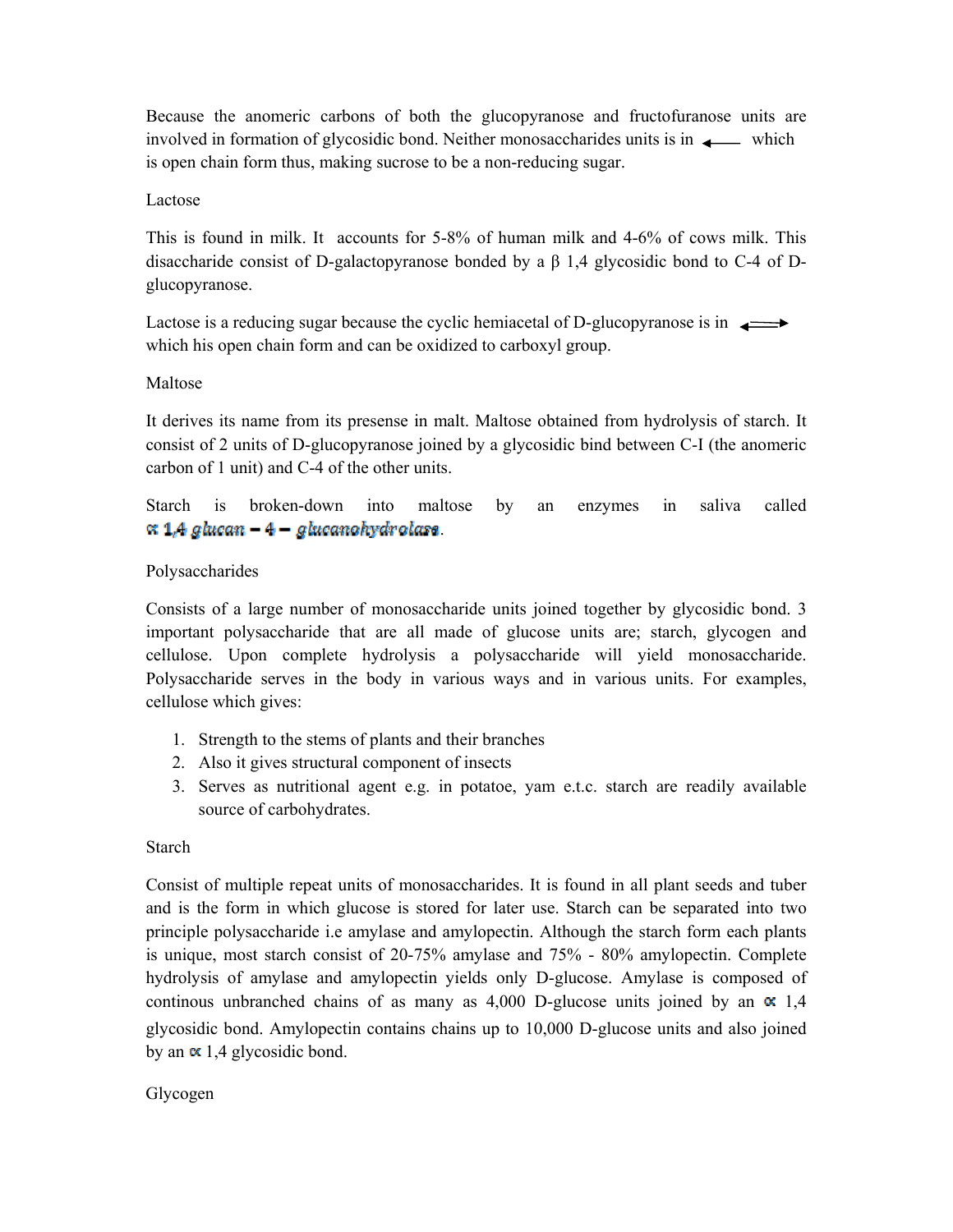Is the reserved carbohydrate for animals. Like amylopectin, glycogen is a branched polymer of D-glucose containing  $\sim 10^6$  glucose units joined by a  $\propto 1.4$  and  $\propto 1.6$  glycosidic bonds. The total amount of glycogen in the body of a well nourished adult human being is about 350g which is divided equally between liver and muscle.

## Cellulose

As glucose is to animals, cellulose is to plants. Cellulose is the most widely distributed plants skeletal polysaccharides. Cellulose is the most abundant organic compound on earth. It constituents almost half of cell wall material of wood. Cotton is almost pure cellulose. Cellulose is a linear polymer of D-glucose units joined by β 1,4 glycosidic bonds. It has an average molar mass of 400,000gmol<sup>-1</sup> corresponding to  $\sim$  2,800 glucose units per molecule. Cellulose molecules act much like stiff rods, a future that enables them to aligne themselves side by side into well organized, water insoluble fibres in which the "OH" group form numerous intermolecular hydrogen bonds. This arrangement of parallel chains in bundles give cellulose fiber a high mechanical strength and explains why cellulose is insoluble in  $H<sub>2</sub>O$ . when a piece of cellulose containing material is placed in  $H<sub>2</sub>O$ , there are not enough "OH group" on the surface of the fibre to pull individual cellulose molecules away from the strongly hydrogen bonded fiber.

## Textile fibres of cellulose

Both rayon and acetate rayon are made from chemically modified cellulose and are the first important synthetic textile fibres. In the production of rayon, cellulose fibres are treated with carbon disulphide in aqueous NaOH. In this reaction, some of the hydroxyl groups on the cellulose fibre are converted to the Na-salt of xanthate ester which causes the fibre to dissolve in alkaline as a viscous colloidal dispersion.

#### Amino acids and proteins

Are compounds whose chemistry is built on amines  $(-NH<sub>2</sub>)$  and carboxylic acids  $(-COOH)$ . Proteins are among the most important of all biological compounds. The acid base properties of amino acid is very important in determining the properties of proteins including the catalytic functions of enzymes. Some of the functions performed by amino acids and proteins includes the following:

- 1. Structure: structural proteins such as collagen and keratin are the chief constituents of skin, bones, hair and nails.
- 2. Catalysis: visually all reactions that takes place in living system are catalysed by special of protein called enzymes.
- 3. Movement: muscle fibres are made up of proteins called myosin and actin
- 4. Transport: the protein, haemoglobin is responsible for the transport of oxygen from the lungs to tissue. Other proteins transport molecules across cell membrance
- 5. Protection: a group of proteins called antibodies is one of the bodies defences against disease.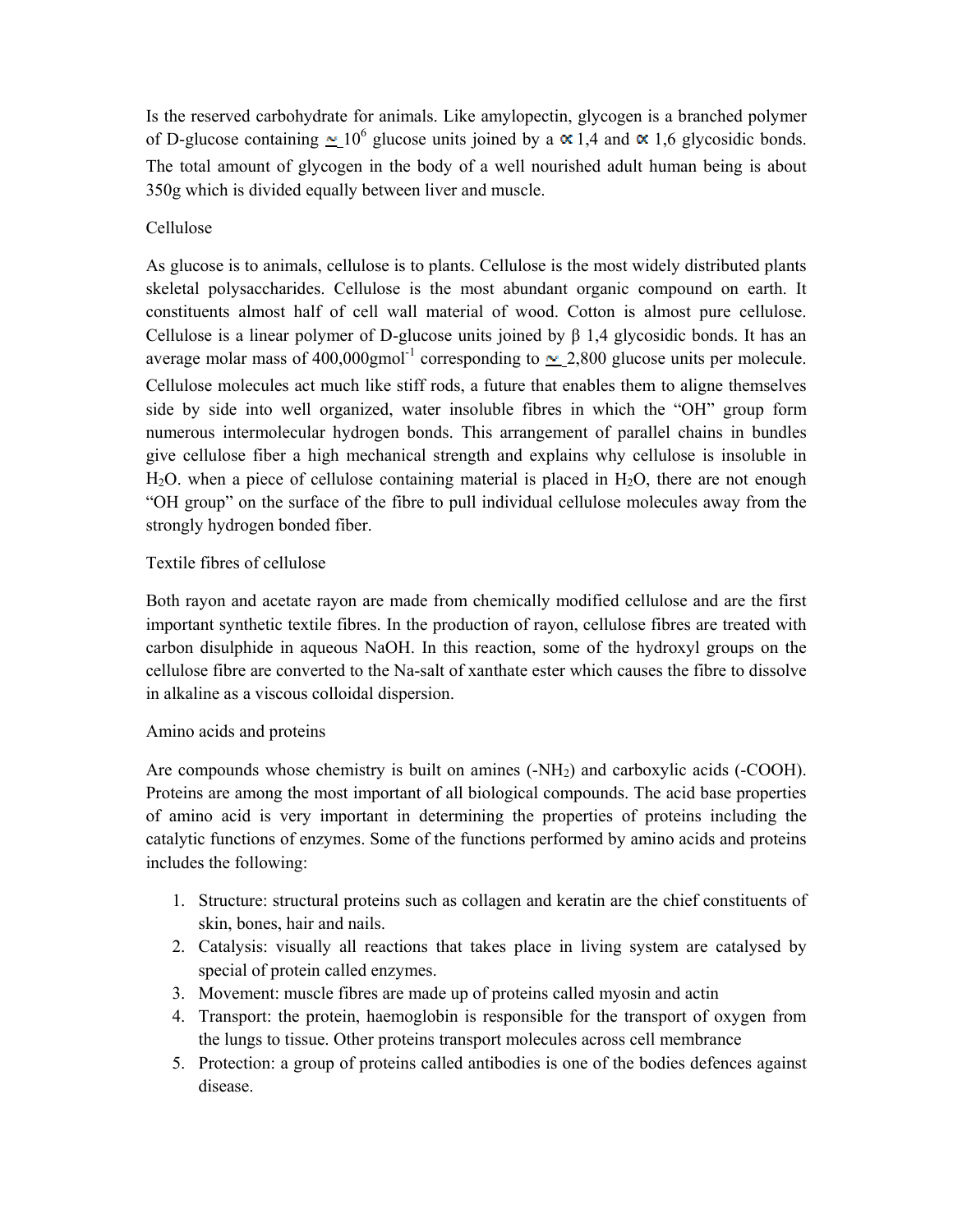Amino acids

An amino acid is a compound that contains both the carbonyl group and an amine group. Although many types of amino acids are known, the  $\alpha$ - amino acids are the most significant in the biological world because they are the monomers from which proteins are constructed.

A general structural formula of alpha amino acid is as shown;

Although structure (a) is a common way of writing structural formula for amino acids, it is not accurate because it shows an acid "COOH" and a base "NH<sub>2</sub>" within the same molecule. These acidic and basic group reaction with each other to form an internal salt which is shown as structure (b) and is given a special name "z witterion".

A zwitterions has no net charge i.e. it contains one positive and one negative charge. Because they can exist as zwitterions, amino acids has many properties associated with salt. They are crystalline solid with high m. point and are fairly soluble in  $H<sub>2</sub>O$  but insoluble in non-polar organic solvent such as ether and hydrocarbon solvents e.g. chloroform, benzene e.t.c.

The simplest anion acid is; "amino acetic acid" which is called "glycin". It has no side chain and consequently does not contain a chiral center.

## $NH<sub>2</sub>CH<sub>2</sub>COOH$  (glycin).

With the expection of glycin, all proteins derived from amino acid have at least one stereocenter and therefore are chiral. The common 20 amino acids;

- a. Glycine
- b. Alanine
- c. Arginine
- d. Asparagines
- e. Aspartic acid
- f. Cysteine
- g. Glutamic acid
- h. Glutamine
- i. Histidine
- j. Isoleucin
- k. Leucine
- l. Lysine
- m. Methionine
- n. Phenylalanine
- o. Proline
- p. Serine
- q. Threonine
- r. Tryptophan
- s. Tyrosine
- t. Valine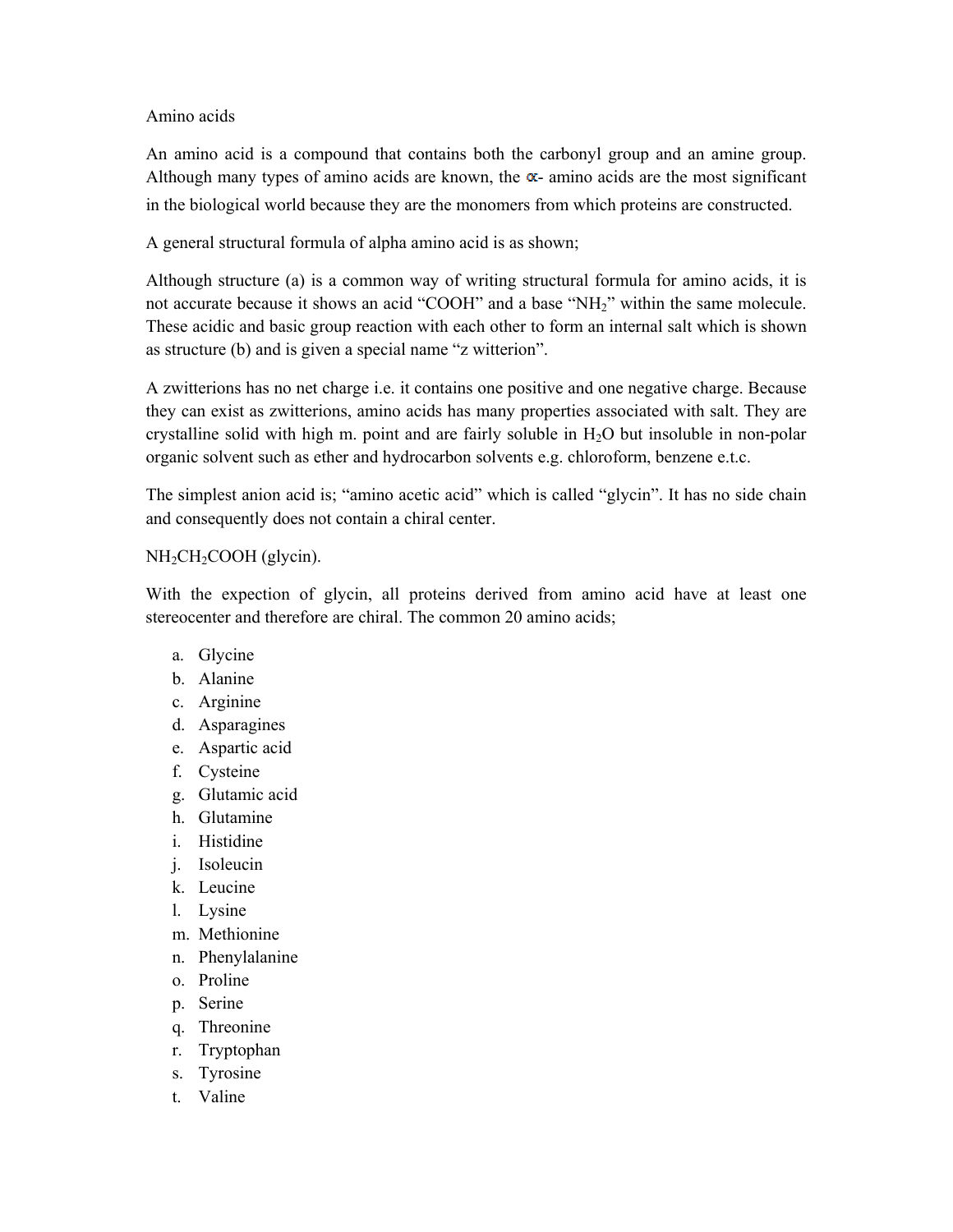The structural formula of the

The standard 3-letter abbreviation and I-letter abbreviation are also shown. Amino acids are divided into 4 categories

- 1. Those with non-polar side chains
- 2. Those with polar side chain
- 3. Those with acidic side chain
- 4. Those with basic side chain

Note the following:

- 1. Also these proteins derived amine acids are  $\alpha$  amino acids i.e. the amino group is located on the carbon  $\alpha$  to the carbonyl group. For nineteen out of the 20, the amino group is  $1^0$ . Only pronine has it amino group as  $2^0$ .
- 2. With the exception of glycine, the  $\infty$ -carbon of each amino acid is a stereocentre.
- 3. Isoleucine and threoine contain a second stereocenter.

Name of some other common L-amino- acids

Although a fast majority of plant and animal proteins are constructed from this 20 amino acids, many other amino acid are also found in nature. Ornithine and citrulline are found predominantly in the liver are integral part of urea cycle, the metabolic path-way that convert ammonia to urea.

Thyroxine and triiodothyronine are two hormones derived from the amino acid thyroxine and are found in thyroid tissue. Their principal function is to stimulate metabolism in other cells and tissues.

4- amino-butanoic acid is found in high concentration in the brain. It is also called "GABA" and is synthesized in neutral tissue by decarboxylation of the  $\alpha$ -carboxyl group of glutamic acid and is a neutron transmitter in the central nervous system of invertebrate and also in humans as well.

Properties of amino-acids

Among the most important properties of amino-acids are the acidic base properties.

- Acidity of  $\alpha$ -carbonyl groups: the average value of Pka carbonyl group of a protonated amino-acid is 2.19. thus, the  $\alpha$ - carbonyl group is a considerable stronger acid than acetic acid and other low molecular weight aliphatic carboxylic acid. The greater acidity is accounted for by the e withdrawing inductive effect of the adjacent  $NH_3^+$  group.
- <sup>2.</sup> Acidity of side-chain carbonyl group: due to the  $e^r$  withdrawing inductive effect of the NH<sub>3</sub><sup>+</sup> group, the side chain carbonyl group of protonated aspartic acid and glutamic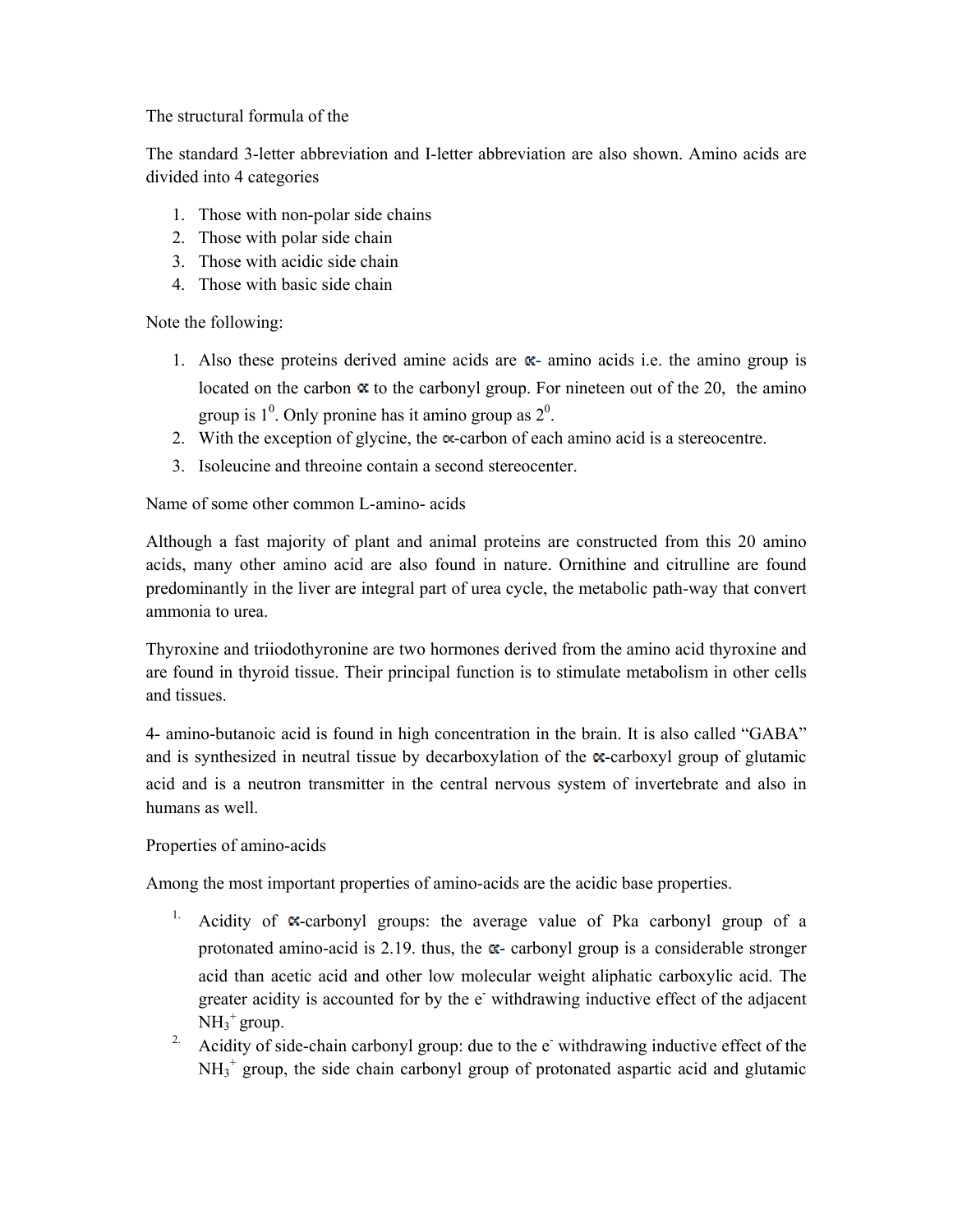acid are also stronger acid than acetic acid. Note that this acid strengthening inductive effect increases with increasing distance of the COOH from the  $\alpha$ -NH<sub>3</sub><sup>+</sup>.

- <sup>3.</sup> Acidity of  $\alpha$ -amino groups: the average value of Pka for an  $\alpha$ -ammonia group i.e  $\alpha$ - $NH_3^+$  = 9.47 compared to an average value of 10.76 for 1<sup>0</sup> aliphatic ammonium ions. Thus, the  $\alpha$ -ammonium group ( $\alpha$ -NH<sub>3</sub><sup>+</sup>) of an amino acid is a slightly stronger acid than a 1<sup>0</sup> aliphatic NH<sub>3</sub><sup>+</sup> is and converscingly, an  $\alpha$ -NH<sub>3</sub><sup>+</sup> is a slightly weaker base than a  $1^0$  aliphatic amine is c
- <sup>4.</sup> Basicity of Guaniddine group of arginine: the side chain guanidine group of arginine is a considerablely stronger base than an aliphatic amine is Guanidine is the strongest base of any neutral compound. The remarkable basicity group of arginine is attributed to the large resonance stabilization of the protonated from relative to the neutral form.
- <sup>5.</sup> Basicity of the imidazole group of histidine: recall the imidazole group on the side chain of histidine contains  $6 = \pi^{e-s}$  in the planer fully conjugated ring, imidazole is classified as a heterocyclic aromatic amine. The unshared pair of e on one nitrogen is a part of the aromatic sexlet whereas that on the other nitrogen is not. It is the pair of e - that is not part off the aromatic sexlet which is responsible for the basic properties of the imidazole ring. Protonation of this nitrogen produces a resonance stabilized ion.

#### Titration of amino acids

Values of Pka for the ionizable group of amino acid are most commonly obtained by acid-base titration and by measuring the  $P<sup>H</sup>$  of the solution as a function of added base (or added acid depending on how the titration is done). To illustrate this exsperimental procedure, consider a solution containing Imol of glycin to which has being added enough strong acid so that both the amino and carbonyl agroup are fully protonated. Next, the solution is titrated with 1m NaOH, the volume of base added and P<sup>H</sup> of resulting solution are recorded and then plotted.

The most acidic group and the one to react first added NaOH is the carbonyl group (C=o). when exactly 0.5m of NaOH has been added, the carbonyl group is half neutralized. At this point, the concentration of the Zwitterion equals that of the positive charged ion and the  $P<sup>H</sup>$  of 2.35 equals the Pka the carbonyl group.

## Isoelectric point

Titration curves permit us to determine Pka value for the ionizable groups of an amino acid. They also permit us to determine another important property i.e. the "isoelectric point" -  $P<sup>I</sup>$ . the  $P<sup>I</sup>$  is the  $P<sup>H</sup>$  at which most of the molecules of amino acid in solution have a net charge of "zero" meaning that; "they are Zwitterion". At  $P<sup>H</sup> = 6.06$ , the predominant from of glycin molecules has a dipolar ion. Futhermoare, at this  $P<sup>H</sup>$ , the concentration of positively charged glycin molecules equals concentration of negatively charged glycin molecules.

Given a value for the isoelectric point of an amino acid, it is ossible to estimate the charge on that amino acid at any  $P^{H}$  for example, the charge on tyrosine have  $P^{H}=5.63$ , the isoelectric point of tyrosine is zero. A small fraction of tyrosine molecule is positively charged at  $P<sup>H</sup>=5$ showing that we have 0.63 unit less than it isoelectric point.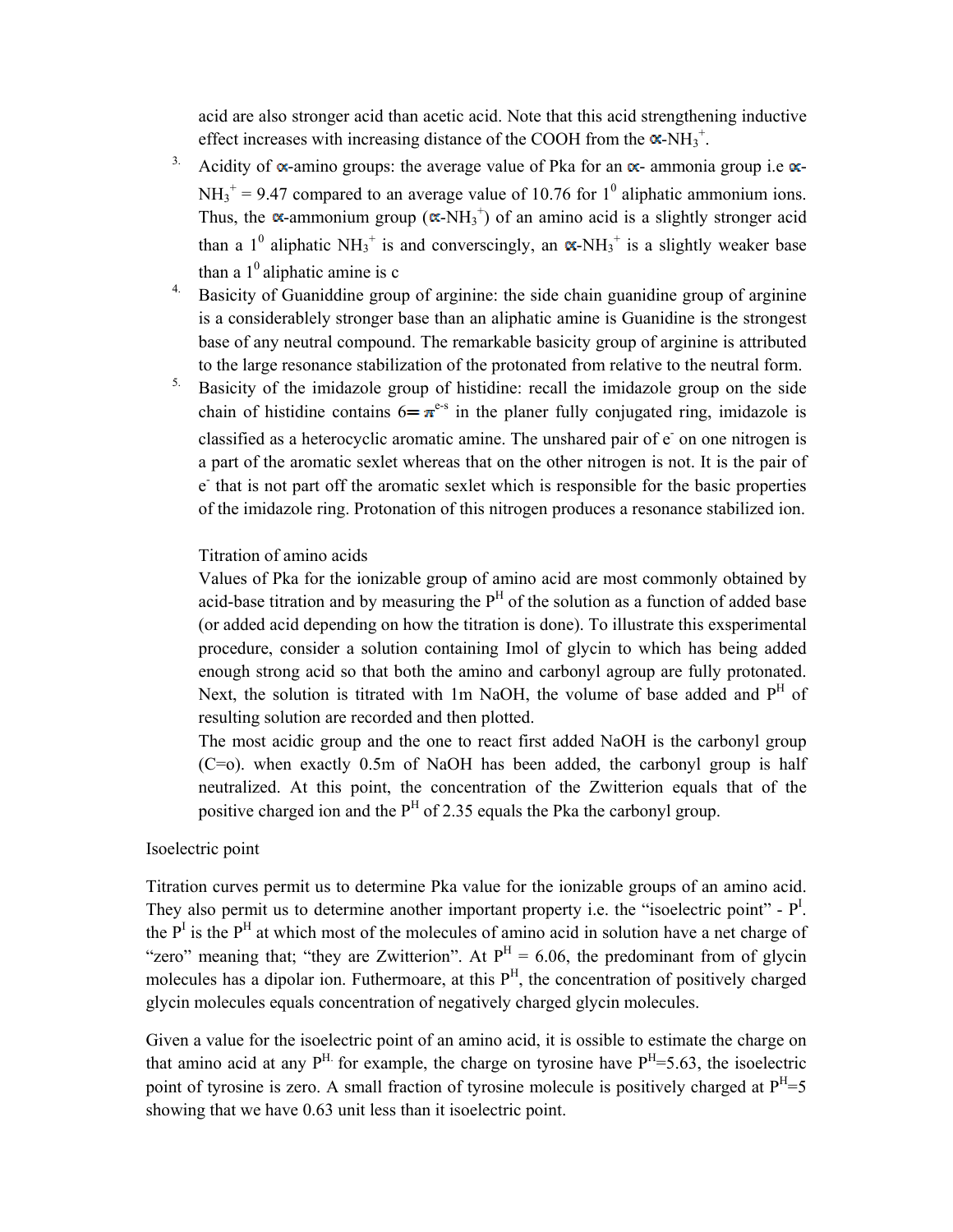## Electrophoresis

This is a process of separating compounds on the basis of their electric charges. It is used to separate an identified mixture of amino acid and proteins. Electrophoretic separation can be carried out with; paper, starch, ager, certain plastics and cellulose acetate used as solid support.

In paper electrophoresis, a paper strip saturated with an aqueous buffer with predetermined  $P<sup>H</sup>$  serves as a bridge between two electrode vessels. Then, a sample of amaino acid is applied as a colourless spot on the paper strip.

Note: that the amino acid mixture is colourless. When an electrical potential is applied to the electrode vessel, amino acid migrate toward the electrode carrying the charge opposite to their own. Molecules having a high charge density move more rapidly than those with a lower charge density.

Any molecule already at it isoelectric point remains at the origin. After the separation is complete, the paper strip is spaced with a dye that transforms each amino acid into a colour compound making the separate component visible. A dye commonly used to detect aminoacid is collect Ninhydrin" with lupac name: 1,2,3- indanetrione monohydrate. Nimhydrion react with  $\infty$ -amino acid to produce aldehyde,  $CO<sub>2</sub>$  and a purple colour anion.

This reaction is commonly used in both quantitative and qualitative analysis of amino acid.

19 of the 20 protein  $\alpha$ -amino acid having  $1^0$  amino groups and gives the same purple coloured ninhydrin derived anion.

Proline a  $2^0$  amino gives a different orange coloured compound.

Polypeptide and proteins

In 1902, Emyl fisher proposed that proteins are long chain of amino acid joined together by amide bonds between the alpha carbonyl group of one amino acid and the  $\alpha$  - amino group of another. For this amide bond, fischer proposed the spectial name; "Peptide bond".

Below is an example of peptide bond formed between serine and analine.

Peptide is the name giving to short polymer of amino acid. We classified peptide by the number of amino-acid in their chain. A molecule containing two amino acid joined by an amide bond is called a dipeptide, 3-tri, 4-tetra e.t.c. molecules containing more than 10 but fewer than 20 are called Oligopeptide. Those containing several dozens of amino acid are called "polypeptide".

Proteins are biological macromolecules with molecular weight 5000 or greater consisting on one or more polypeptide chain.

By convection, polypeptide are written from left-right beginning with the amino acid having the free amide ion and proceeding towards the amino acid is the COO- .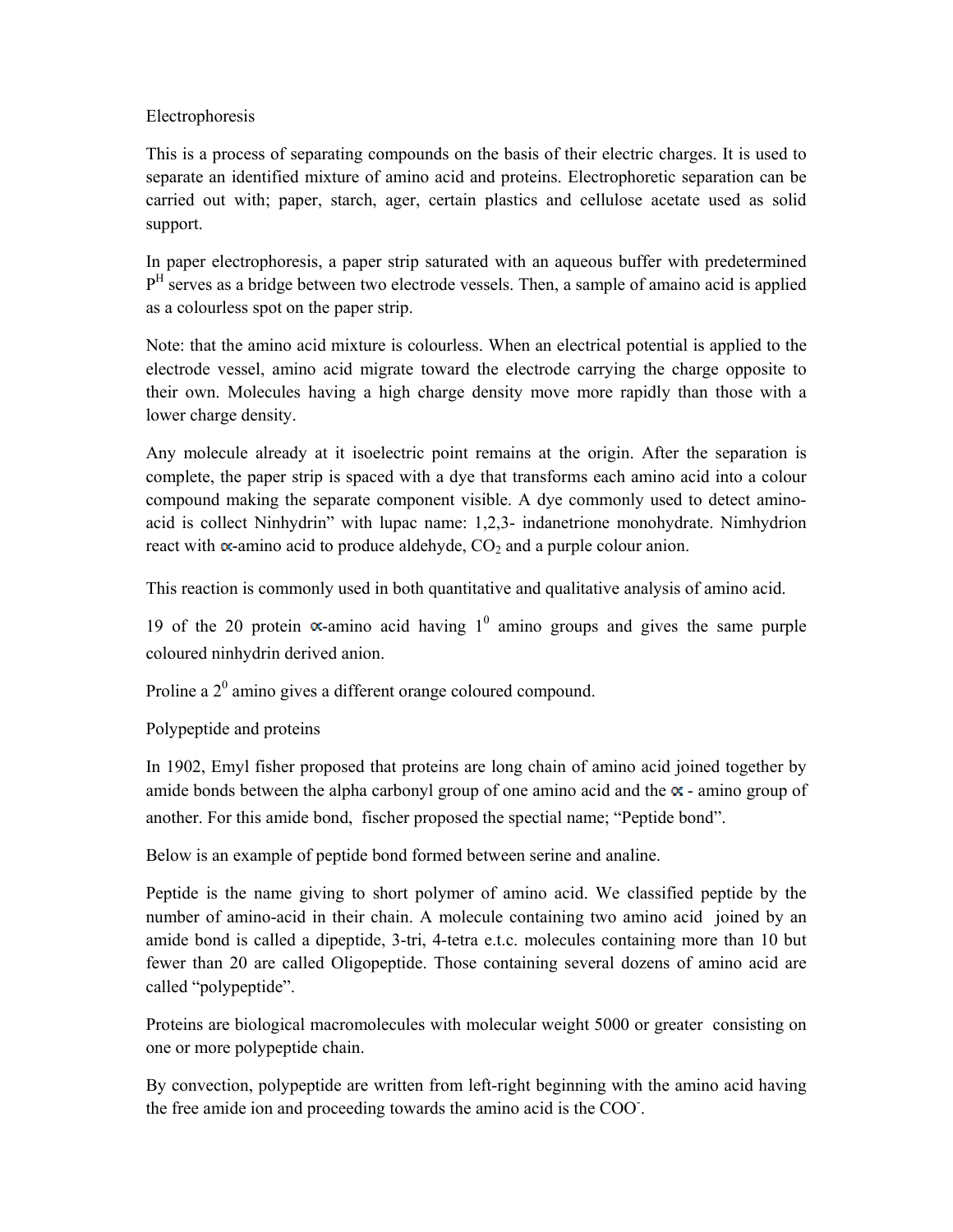## $I^0$  structures of polypeptides and protein

 $I^0$  structure of polypeptide or protein is the sequence of amino acid in it polypeptide chain. In this sense, the  $I^0$  structure is a complete description of all covalent bonding in a polypeptide or protein. In 1953, Fredrick reported the  $I^0$  structure of the two polypeptide chains of the hormone: insulin. This was a remarkable achievement in analytical chemistry. It also clearly established that the molecule of a given protein will all have the same amino acid composition and the same amino acid sequence. Nowadays, the amino acid sequence of over 20,000 different proteins are known.

## Amino acid analysis

The first stop in determining the  $I^0$  structure of a polypeptide is hydrolysis and quantitative analysis of it amino acid composition.

Samples of sproteins are hydrolyzed in 6M HCL in sealed glass at  $100^{\circ}$ c for 24-72 hours (this hydrolysis can be done in a microwave oven in a shorter time). After the polypeptide is hydrolyzed, the resulting mixture of amino acid is analysed by ion-exchange chromatography.

In this process, the mixture of amino acid is passed through a specifically packed column. Each of the 20 amino acid requires a different time to pass through the column.

Amino acid are detected by reaction with Ninhydrin as they emerge, from the column polled by absorption spectroscopy. There are some current procedures that can determine the amino acid composition from as little as 50nmol ( $50X10<sup>-7</sup>M$ ) of a polypeptide.

Note: during hydrolysis, the side chain amide groups of asparagines and glutamine are hydrolysed and this amino acid are detected as aspartic acid and glutamine acid.

For each glutamine and asparagines hydroligeo an equivalent amount of NH4CL is pumped.

## Sequence analysis

Once the amino acid composition of a polypeptide has been determined, the next step is to determine the other in which the amino acid are joined in the polypeptide chain. The most common sequencing strategy is to cleaves the polypeptide at specific peptide bond (by using for example cyanogens bromide) determine the sequence of each fragment and then merge over lapping fragment to arrive at the sequence of the polypeptide.

Cyanogens bromide (Br CN) is specific for the cleavage of peptide bond formed by the carbonyl group of methionine. The product of this cleavage are substituted  $\alpha$ - lactones derived from the N-terminal portion of the polypeptide and the second fragment containing C-terminal portion of the polypeptide.

Proteins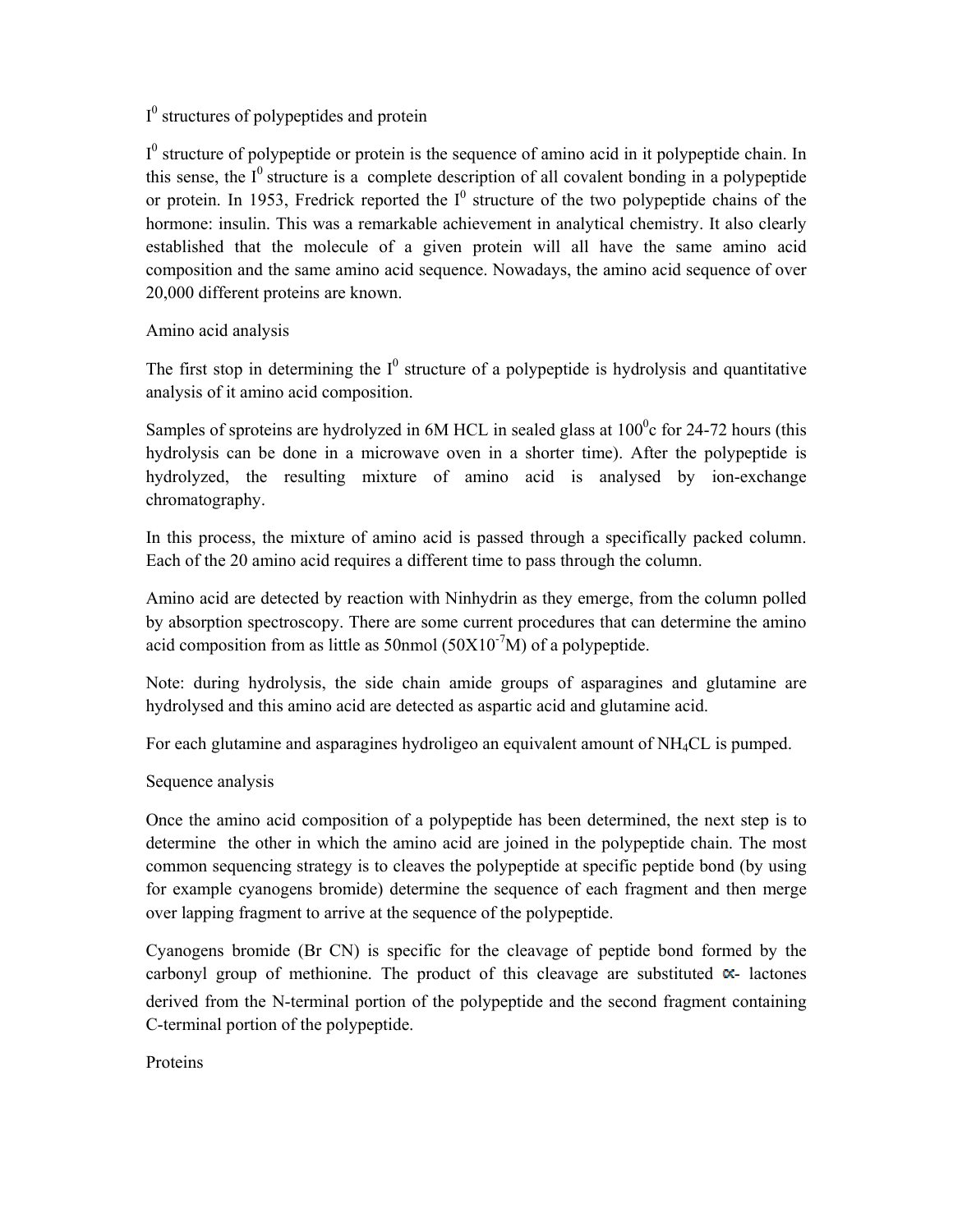The word proteins is derived from the greek word "proteins" which means  $I^0$ . protein are of  $I^0$  and paramount importance in biologically word. Out of the dry body weight,  $\frac{3}{4}$  are proteins made for the body. All the major structural and functional function of the body are carried out by protein molecules. Abnormality in protein structure will lead to molecular disability with consequence in alteration of body metabolism. Protein contains  $C, O, H, \& N$  as the major component while S,P are minor constituent.

Nitrogen is characteristics of protein. On an average, the N-content of ordinary protein is 16% by weight. All proteins are polymers of amino acid.

Classification of proteins

Protein can be classified in 3;

- 1. Fibrous proteins / structural protein
- 2. Globular proteins
- 3. Conjugated proteins

#### Fibrous protein

It forms skin, muscles, walls of arteries and hairs. Are composed of long threadlike molecules that are through and insoluble which are from fibrous protein.

#### Globular protein

They are small protein that a some how spherical in shape because of the following of the protein chains upon themselves. Globular proteins are  $H_2O$  soluble and performed various functions in organism. For examples, haemolobin transport  $O<sub>2</sub>$  to the cells, insulin aids in carbohydrate metabolism antibodies render foreign bacteria inactive.

#### Conjugated proteins

Proteins that are connected to a non-protein moiety such as a sugar performs various functions throughout the body. A common link between protein and non-protein is by a functional side chain of the protein e.g. an acidic side chain of the protein can form an ester with an hydroxyl group of sugar molecule.

Read on structure of protein, keratin, collagen.

Denature of protein: is the lost of it higher structural features by destruction of the hydrogen bonding and other bonding forces that holds it together. Denaturation of protein is the lost of many of proteins biological properties.

Factors responsible for denaturation